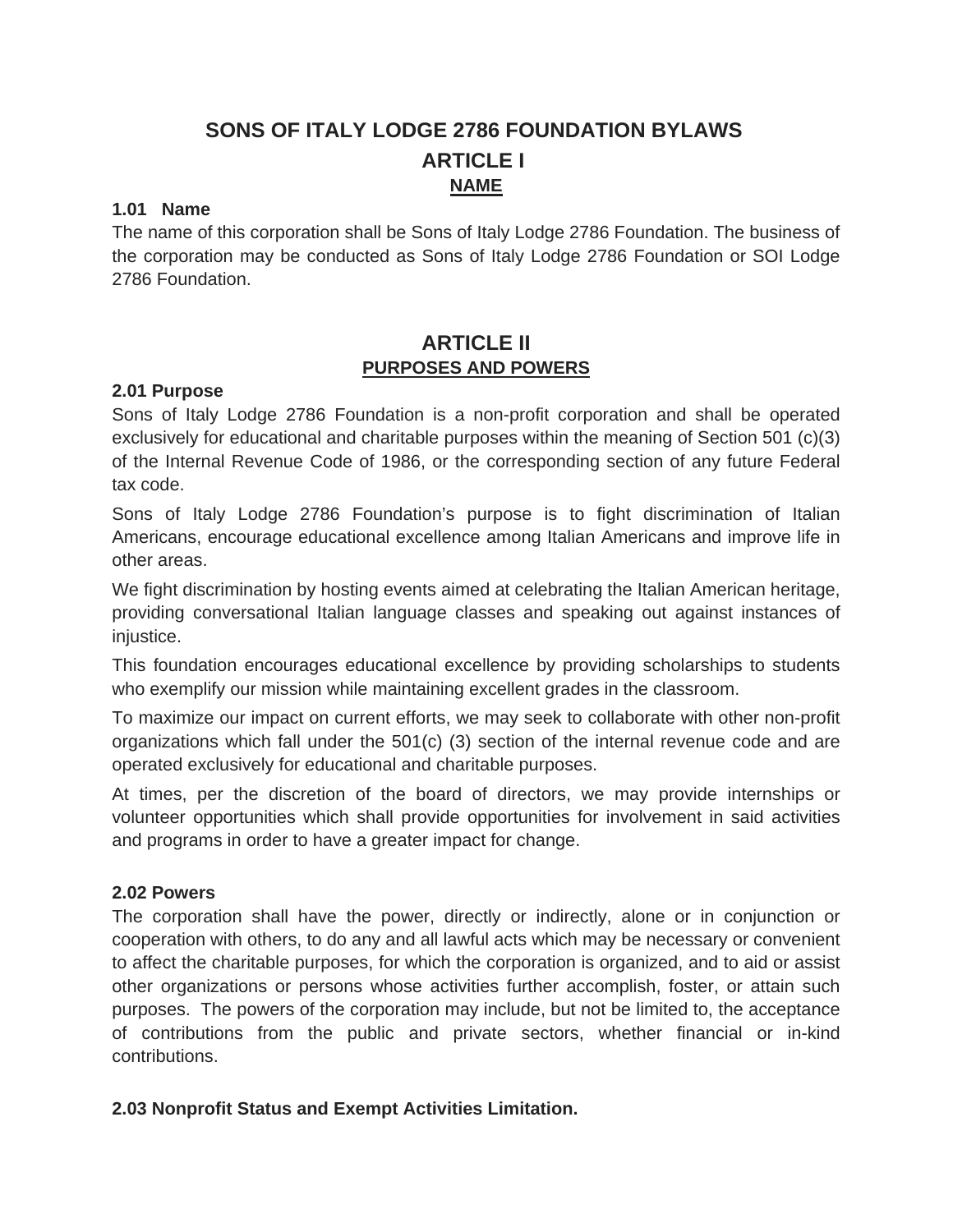**(a)** Nonprofit Legal Status**.** Sons of Italy Lodge 2786 Foundation is a Pennsylvania nonprofit, non-stock corporation, recognized as tax exempt under Section 501(c)(3) of the United States Internal Revenue Code.

**(b)** Exempt Activities Limitation**.** Notwithstanding any other provision of these Bylaws, no director, officer, employee, member, or representative of this corporation shall take any action or carry on any activity by or on behalf of the corporation not permitted to be taken or carried on by an organization exempt under Section 501(c)(3) of the Internal Revenue Code as it now exists or may be amended, or by any organization contributions to which are deductible under Section  $170(c)(2)$  of such Code and Regulations as it now exists or may be amended. No part of the net earnings of the corporation shall inure to the benefit or be distributable to any director, officer, member, or other private person, except that the corporation shall be authorized and empowered to pay reasonable compensation for services rendered and to make payments and distributions in furtherance of the purposes set forth in the Articles of Incorporation and these Bylaws.

**(c)** Distribution Upon Dissolution**.** Upon termination or dissolution of the Sons of Italy Lodge 2786 Foundation, any assets lawfully available for distribution shall be distributed to one (1) or more qualifying organizations described in Section 501(c)(3) of the 1986 Internal Revenue Code (or described in any corresponding provision of any successor statute) which organization or organizations have a charitable purpose which, at least generally, includes a purpose similar to the terminating or dissolving corporation.

The organization to receive the assets of the Sons of Italy Lodge 2786 Foundation hereunder shall be selected in the discretion of a majority of the managing body of the corporation, and if its members cannot so agree, then the recipient organization shall be selected pursuant to a verified petition in equity filed in a court of proper jurisdiction against the Sons of Italy Lodge 2786 Foundation, by one (1) or more of its managing body which verified petition shall contain such statements as reasonably indicate the applicability of this section. The court upon a finding that this section is applicable shall select the qualifying organization or organizations to receive the assets to be distributed, giving preference if practicable to organizations located within the Commonwealth of Pennsylvania.

# **ARTICLE III MEMBERSHIP**

# **3.01 No Membership Classes**

The corporation shall have no members who have any right to vote or title or interest in or to the corporation, its properties and franchises.

#### **3.02 Non-Voting Affiliates**

The board of directors may approve classes of non-voting affiliates with rights, privileges, and obligations established by the board. Affiliates may be individuals, businesses, and other organizations that seek to support the mission of the corporation. The board, a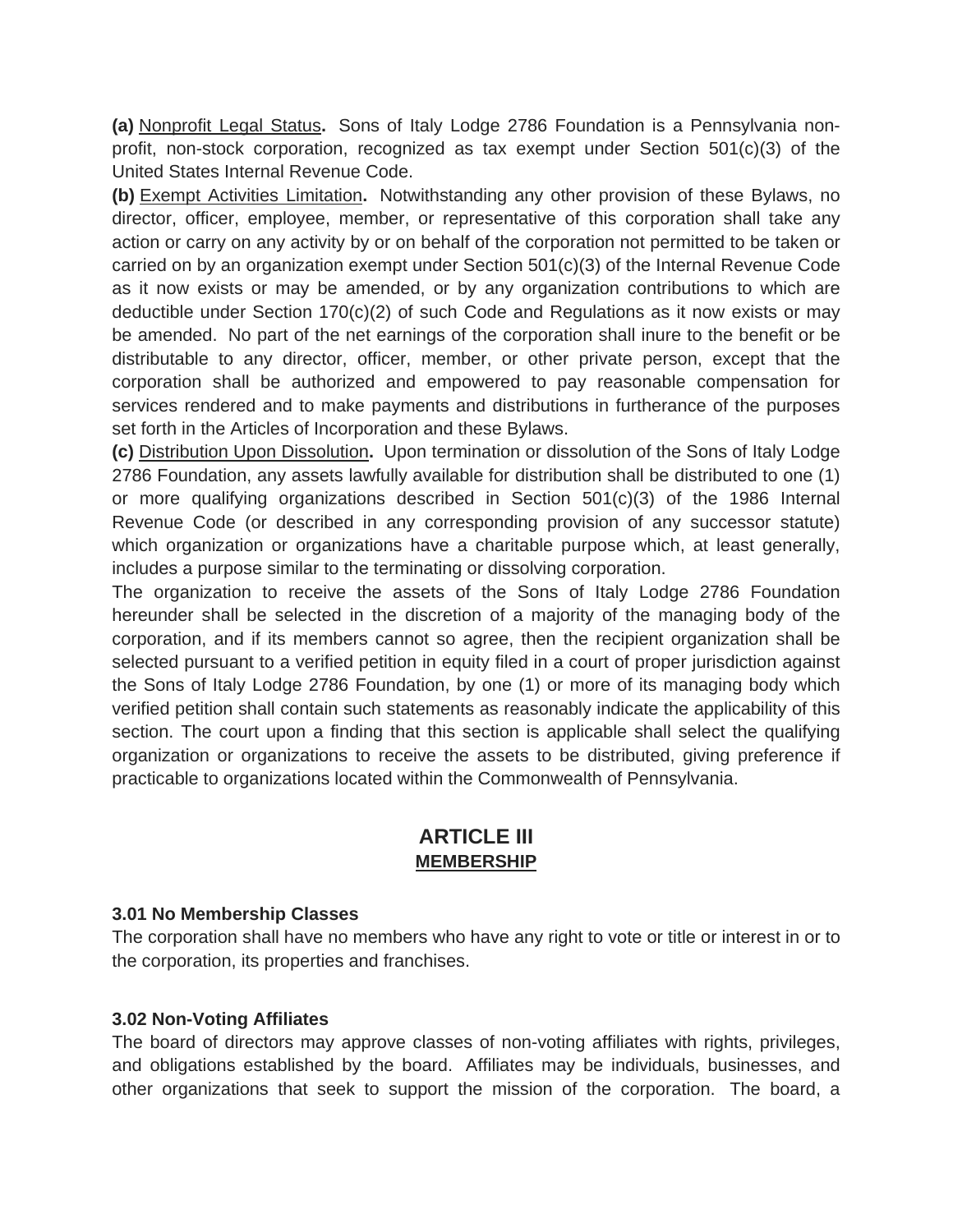designated committee of the board, or any duly elected officer in accordance with board policy, shall have authority to admit any individual or organization as an affiliate, to recognize representatives of affiliates, and to make determinations as to affiliates' rights, privileges, and obligations. At no time shall affiliate information be shared with or sold to other organizations or groups without the affiliate's consent. At the discretion of the board of directors, affiliates may be given endorsement, recognition and media coverage at fundraising activities, clinics, other events or at the corporation website. Affiliates have no voting rights, and are not members of the corporation.

## **3.03 Dues**

Any dues for affiliates shall be determined by the board of directors.

# **ARTICLE IV BOARD OF DIRECTORS**

## **4.01 Number of Directors**

Sons of Italy Lodge 2786 Foundation shall have a board of directors consisting of at least 4 and no more than 15 directors. Within these limits, the board may increase or decrease the number of directors serving on the board, including for the purpose of staggering the terms of directors.

#### **4.02 Powers**

All corporate powers shall be exercised by or under the authority of the board and the affairs of the Sons of Italy Lodge 2786 Foundation shall be managed under the direction of the board, except as otherwise provided by law.

#### **4.03 Terms**

**(a)** All directors shall be elected to serve a two-year term, however the term may be extended until a successor has been elected.

**(b)** Director terms shall all begin and end together.

**(c)** Directors may serve terms in succession.

**(d)** The term of office shall be considered to begin on the second Monday of March and end the second Sunday of March of the second year in office, unless the term is extended until such time as a successor has been elected.

# **4.04 Qualifications and Election of Directors**

In order to be eligible to serve as a director on the board of directors, the individual must be 18 years of age and an affiliate within affiliate classifications created by the board of directors. Directors may be elected at any board meeting by the majority vote of the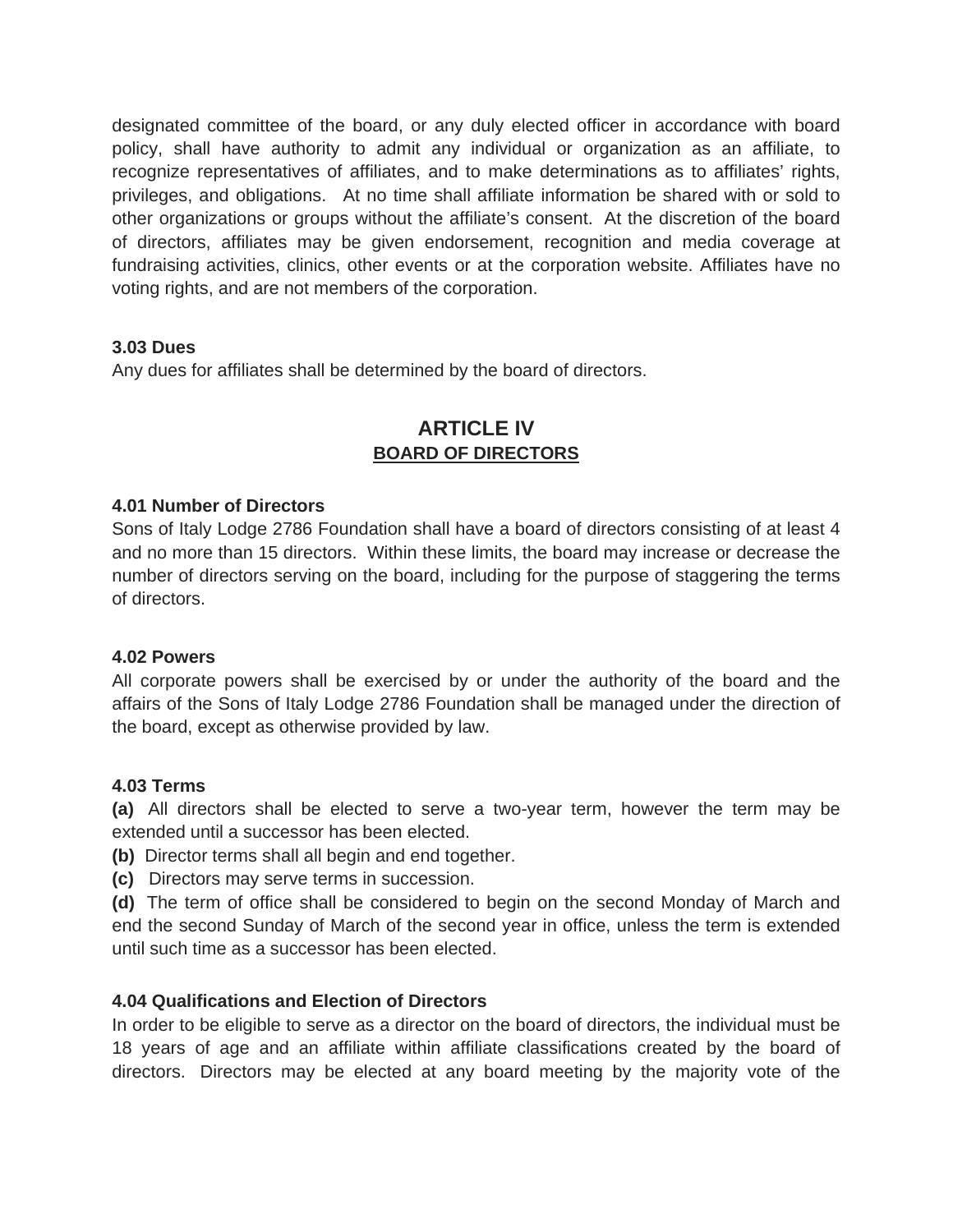existing board of directors. The election of directors to replace those who have fulfilled their term of office shall take place in March of every other year.

## **4.05 Vacancies**

The board of directors may fill vacancies due to the expiration of a director's term of office, resignation, death, or removal of a director or may appoint new directors to fill a previously unfilled board position, subject to the maximum number of directors under these Bylaws.

**(a)** Unexpected Vacancies.Vacancies in the board of directors due to resignation, death, or removal shall be filled by the board for the balance of the term of the director being replaced.

## **4.06 Removal of Directors**

A director may be removed by two-thirds vote of the board of directors then in office, if:

**(a)** the director is absent and unexcused from two or more meetings of the board of directors in a twelve month period. The board president is empowered to excuse directors from attendance for a reason deemed adequate by the board president. The president shall not have the power to excuse him/herself from the board meeting attendance and in that case, the board vice president shall excuse the president. Or:

**(b)** for cause or no cause, if before any meeting of the board at which a vote on removal will be made the director in question is given electronic or written notification of the board's intention to discuss her/his case and is given the opportunity to be heard at a meeting of the board.

# **4.07 Board of Directors Meetings.**

**(a)** Regular Meetings. The board of directors shall have a minimum of four (4) regular meetings each calendar year at times and places fixed by the board. Board meetings shall be held upon four (4) days notice by first-class mail, electronic mail, or facsimile transmission or forty-eight (48) hours notice delivered personally or by telephone. If sent by mail, facsimile transmission, or electronic mail, the notice shall be deemed to be delivered upon its deposit in the mail or transmission system. Notice of meetings shall specify the place, day, and hour of meeting. The purpose of the meeting need not be specified.

**(b)** Special Meetings. Special meetings of the board may be called by the president, vice president, secretary, treasurer, or any two (2) other directors of the board of directors. A special meeting must be preceded by at least 2 days notice to each director of the date, time, and place, but not the purpose, of the meeting.

**(c)** Waiver of Notice. Any director may waive notice of any meeting, in accordance with state law.

# **4.08 Manner of Acting**.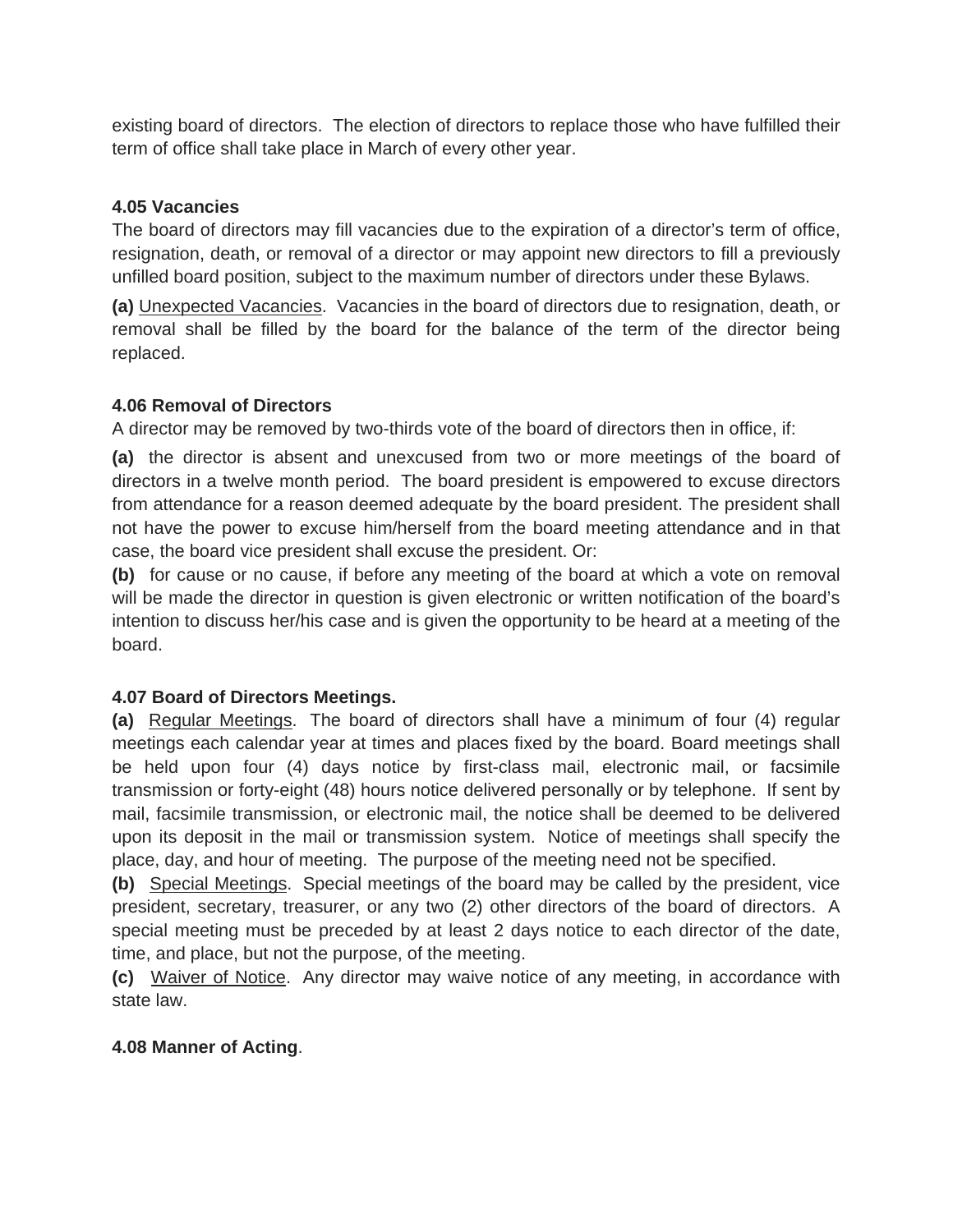**(a)** Quorum. A majority of the directors in office immediately before a meeting shall constitute a quorum for the transaction of business at that meeting of the board. No business shall be considered by the board at any meeting at which a quorum is not present. **(b)** Majority Vote.Except as otherwise required by law or by the articles of incorporation, the act of the majority of the directors present at a meeting at which a quorum is present shall be the act of the board.

**(C)** Hung Board Decisions. On the occasion that directors of the board are unable to make a decision based on a tied number of votes, the president or treasurer in the order of presence shall have the power to swing the vote based on his/her discretion.

**(d)** Participation.Except as required otherwise by law, the Articles of Incorporation, or these Bylaws, directors may participate in a regular or special meeting through the use of any means of communication by which all directors participating may simultaneously hear each other during the meeting, including in person, internet video meeting or by telephonic conference call.

# **4.09 Compensation for Board Service**

Directors shall receive no compensation for carrying out their duties as directors. The board may adopt policies providing for reasonable reimbursement of directors for expenses incurred in conjunction with carrying out board responsibilities, such as travel expenses to attend board meetings.

# **4.10 Compensation for Professional Services by Directors**

Directors are not restricted from being remunerated for professional services provided to the corporation. Such remuneration shall be reasonable and fair to the corporation and must be reviewed and approved in accordance with the board Conflict of Interest policy and state law.

# **ARTICLE V COMMITTEES**

# **5.01 Committees**

The board of directors may, by the resolution adopted by a majority of the directors then in office, designate one or more committees, each consisting of two or more directors, to serve at the pleasure of the board. Any committee, to the extent provided in the resolution of the board, shall have all the authority of the board, except that no committee, regardless of board resolution, may:

**(a)** take any final action on matters which also requires board members' approval or approval of a majority of all members;

**(b)** fill vacancies on the board of directors of in any committee which has the authority of the board;

**(c)** amend or repeal Bylaws or adopt new Bylaws;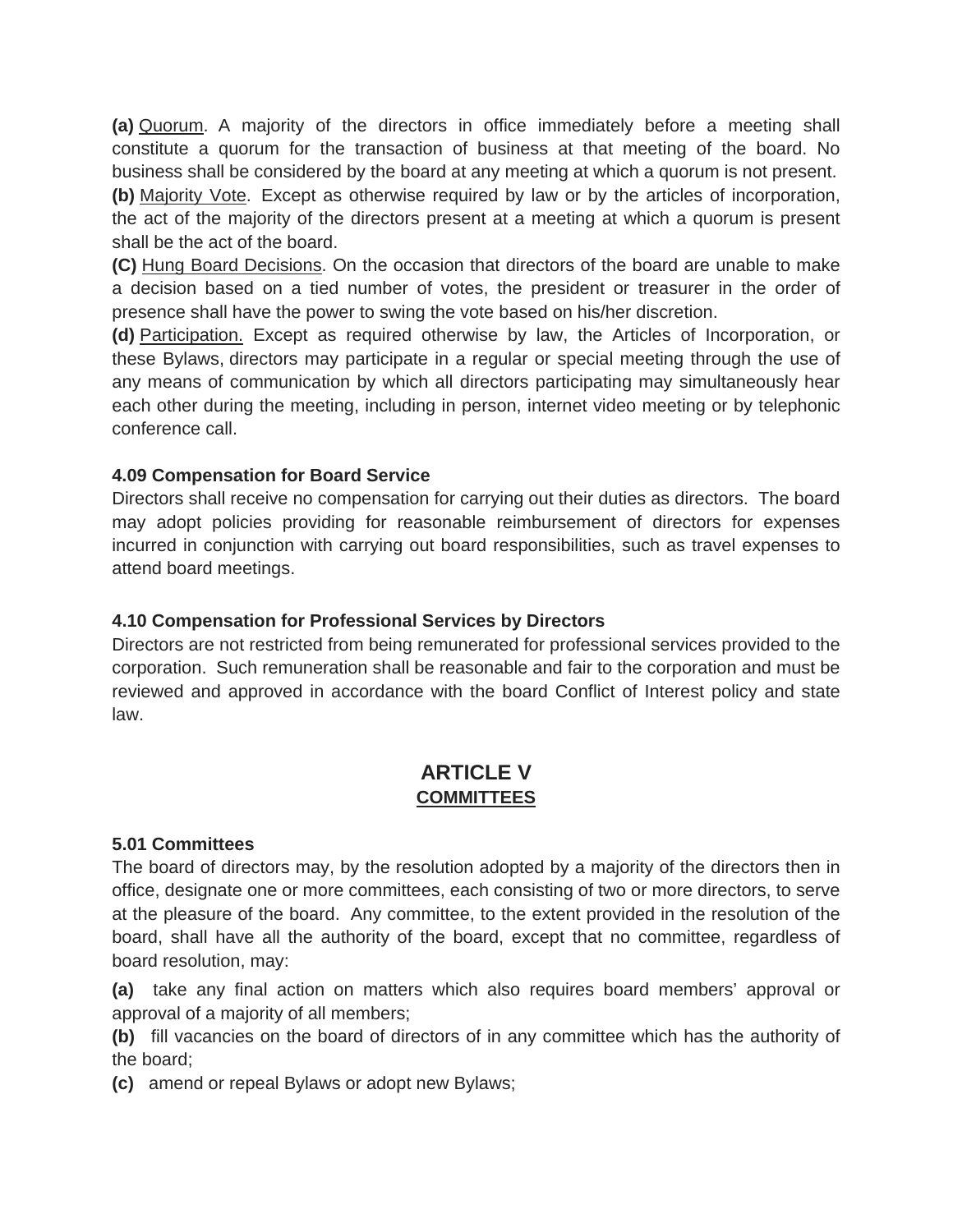**(d)** amend or repeal any resolution of the board of directors which by its express terms is not so amendable or repealable;

**(e)** appoint any other committees of the board of directors or the members of these committees;

**(f)** expend corporate funds to support a nominee for director; or

**(g)** approve any transaction;

(i) to which the corporation is a party and one or more directors have a material financial interest; or

(ii) between the corporation and one or more of its directors or between the corporation or any person in which one or more of its directors have a material financial interest.

## **5.2 Meetings and Action of Committees**

Meetings and action of the committees shall be governed by and held and taken in accordance with, the provisions of Article IV of these Bylaws concerning meetings of the directors, with such changes in the context of those Bylaws as are necessary to substitute the committee and its members for the board of directors and its members, except that the time for regular meetings of committees may be determined either by resolution of the board of directors or by resolution of the committee. Special meetings of the committee may also be called by resolution of the board of directors. Notice of special meetings of committees shall also be given to any and all alternate members, who shall have the right to attend all meetings of the committee. Minutes shall be kept of each meeting of any committee and shall be filed with the corporate records. The board of directors may adopt rules for the governing of the committee not inconsistent with the provision of these Bylaws.

#### **5.3 Informal Action By The Board of Directors**

Any action required or permitted to be taken by the board of directors at a meeting may be taken without a meeting if consent in writing, setting forth the action so taken, shall be agreed by the consensus of a quorum. For purposes of this section an e-mail transmission from an e-mail address on record constitutes a valid writing. The intent of this provision is to allow the board of directors to use email to approve actions, as long as a quorum of board members gives consent.

# **ARTICLE VI OFFICERS**

#### **6.01 Board Officers**

The officers of the corporation shall be a board president, vice-president, secretary, and treasurer, all of whom shall be chosen by, and serve at the pleasure of, the board of directors. Each board officer shall have the authority and shall perform the duties set forth in these Bylaws or by resolution of the board or by direction of an officer authorized by the board to prescribe the duties and authority of other officers. The board may also appoint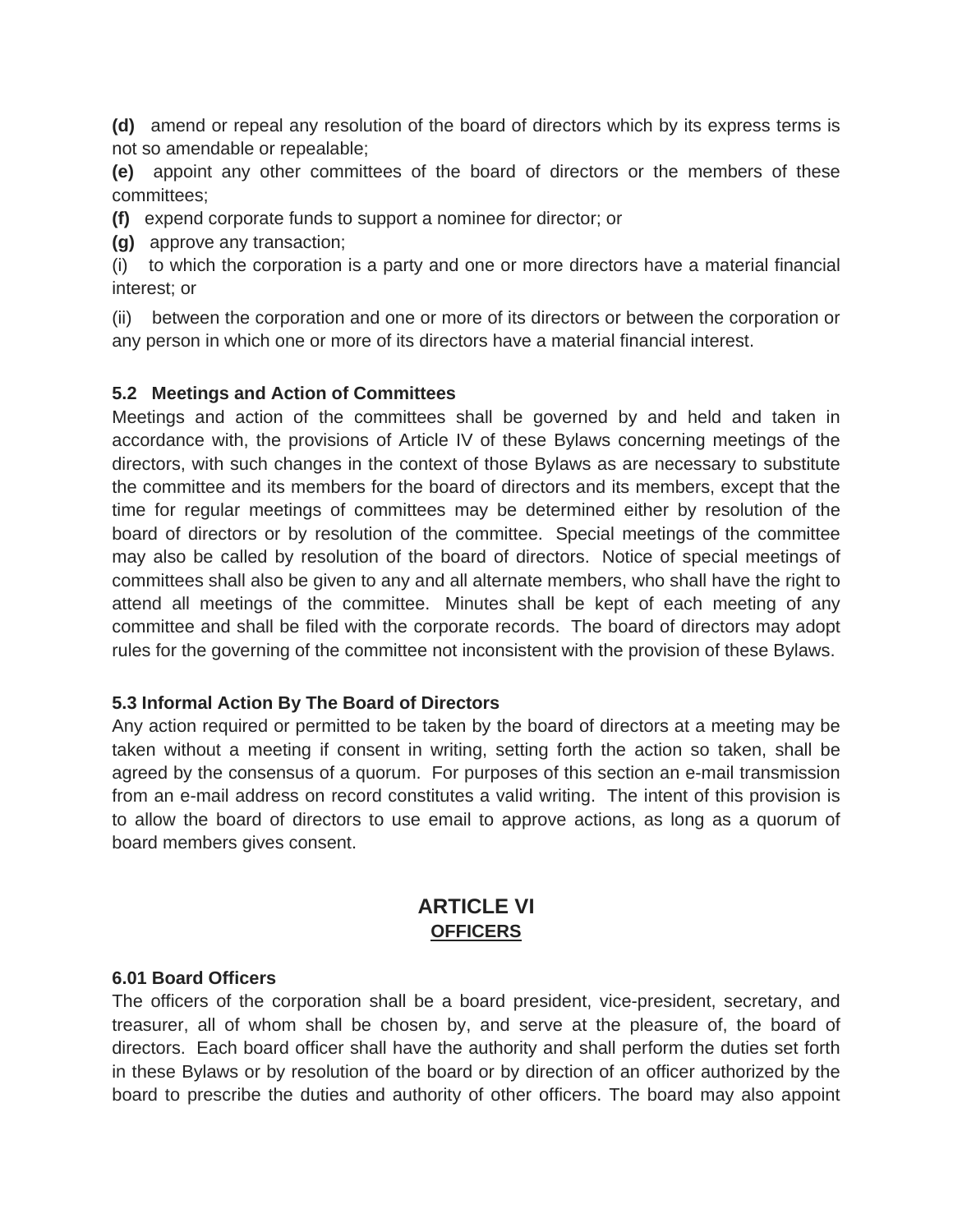additional vice-presidents and such other officers as it deems expedient for the proper conduct of the business of the corporation**,** each of whom shall have such authority and shall perform such duties as the board of directors may determine. One person may hold two or more board offices, but no board officer may act in more than one capacity where action of two or more officers is required.

#### **6.02 Term of Office**

Each officer shall serve a two-year term of office and may not serve more than three (3) consecutive terms of office. Unless unanimously elected by the board at the end of his/her three (3) year terms or to fill a vacancy in an officer position, each board officer's term of office shall begin upon the adjournment of the board meeting at which elected and shall end upon the adjournment of the board meeting during which a successor is elected.

## **6.03 Removal and Resignation**

The board of directors may remove an officer at any time, with or without cause. Any officer may resign at any time by giving written notice to the corporation without prejudice to the rights, if any, of the corporation under any contract to which the officer is a party. Any resignation shall take effect at the date of the receipt of the notice or at any later time specified in the notice, unless otherwise specified in the notice. The acceptance of the resignation shall not be necessary to make it effective.

#### **6.04 Board President**

The board president shall be the chief volunteer officer of the corporation. The board president shall lead the board of directors in performing its duties and responsibilities, including, if present, presiding at all meetings of the board of directors, and shall perform all other duties incident to the office or properly required by the board of directors.

#### **6.05 Vice President**

In the absence or disability of the board president, the ranking vice-president or vicepresident designated by the board of directors shall perform the duties of the board president. When so acting, the vice-president shall have all the powers of and be subject to all the restrictions upon the board president. The vice-president shall have such other powers and perform such other duties prescribed for them by the board of directors or the board president. The vice-president shall normally accede to the office of board president upon the completion of the board president's term of office**.**

#### **6.06 Secretary**

The secretary shall keep or cause to be kept a book of minutes of all meetings and actions of directors and committees of directors. The minutes of each meeting shall state the time and place that it was held and such other information as shall be necessary to determine the actions taken and whether the meeting was held in accordance with the law and these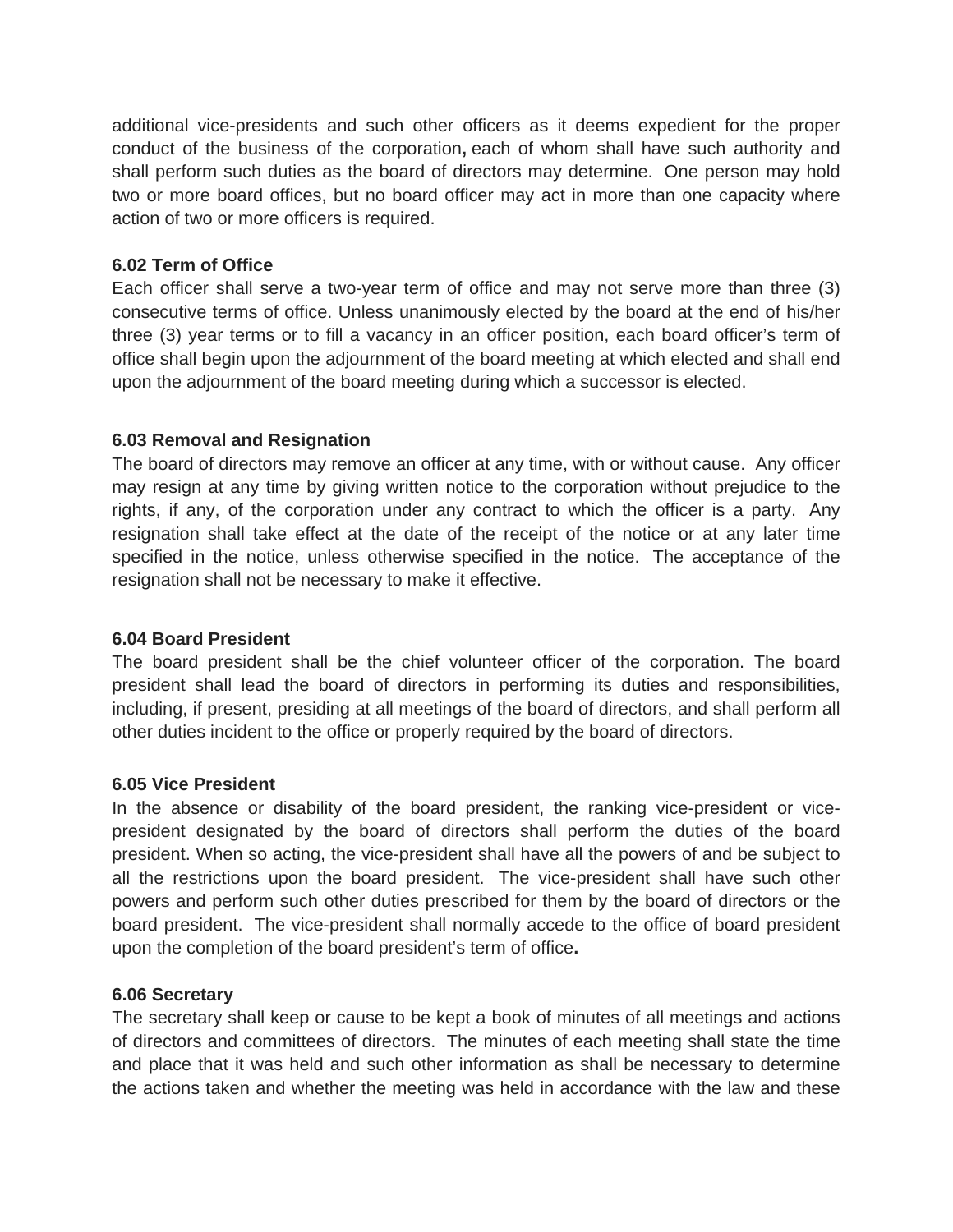Bylaws. The secretary shall cause notice to be given of all meetings of directors and committees as required by the Bylaws. The secretary shall have such other powers and perform such other duties as may be prescribed by the board of directors or the board president**.** The secretary may appoint, with approval of the board, a director to assist in performance of all or part of the duties of the secretary.

### **6.07 Treasurer**

The treasurer shall be the lead director for oversight of the financial condition and affairs of the corporation. The treasurer shall oversee and keep the board informed of the financial condition of the corporation and of audit or financial review results. In conjunction with other directors or officers, the treasurer shall oversee budget preparation and shall ensure that appropriate financial reports, including an account of major transactions and the financial condition of the corporation, are made available to the board of directors on a timely basis or as may be required by the board of directors. The treasurer shall perform all duties properly required by the board of directors or the board president. The treasurer may appoint, with approval of the board a qualified fiscal agent or member of the staff to assist in performance of all or part of the duties of the treasurer.

## **6.08 Non-Director Officers**

The board of directors may designate additional officer positions of the corporation and may appoint and assign duties to other non-director officers of the corporation.

# **ARTICLE VII CONTRACTS, CHECKS, LOANS, INDEMNIFICATION AND RELATED MATTERS**

# **7.01 Contracts and other Writings**

Except as otherwise provided by resolution of the board or board policy, all contracts, deeds, leases, mortgages, grants, and other agreements of the corporation shall be executed on its behalf by the treasurer or other persons to whom the corporation has delegated authority to execute such documents in accordance with policies approved by the board.

#### **7.02 Checks, Drafts**

All checks, drafts, or other orders for payment of money, notes, or other evidence of indebtedness issued in the name of the corporation, shall be signed by such officer or officers, agent or agents, of the corporation and in such manner as shall from time to time be determined by resolution of the board.

#### **7.03 Deposits**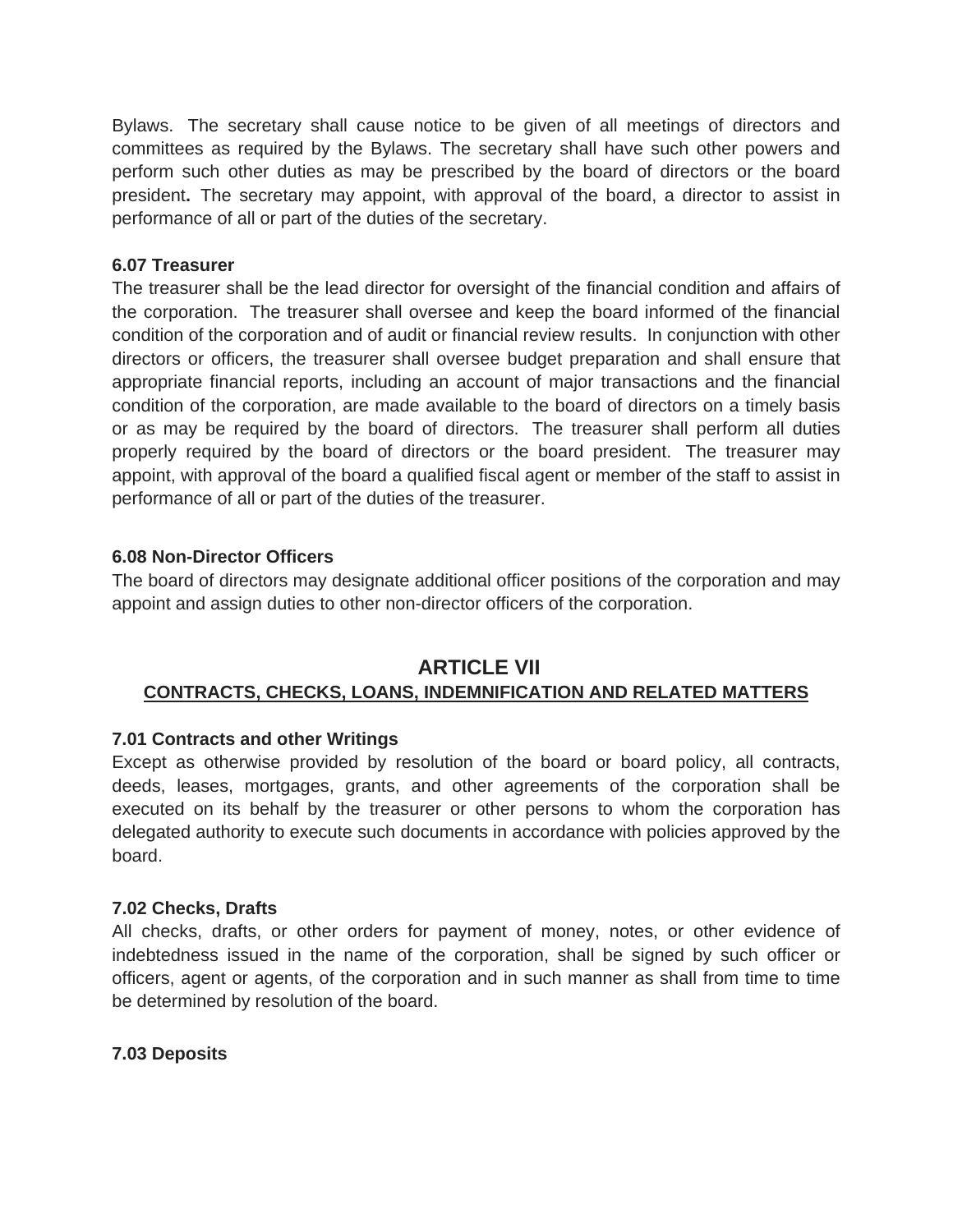All funds of the corporation not otherwise employed shall be deposited from time to time to the credit of the corporation in such banks, trust companies, or other depository as the board or a designated committee of the board may select.

#### **7.04 Loans**

No loans shall be contracted on behalf of the corporation and no evidence of indebtedness shall be issued in its name unless authorized by resolution of the board. Such authority may be general or confined to specific instances.

#### **7.05 Indemnification**

**(a)** Mandatory Indemnification.The corporation shall indemnify a director or former director, who was wholly successful, on the merits or otherwise, in the defense of any proceeding to which he or she was a party because he or she is or was a director of the corporation against reasonable expenses incurred by him or her in connection with the proceedings.

**(b)** Permissible Indemnification.The corporation shall indemnify a director or former director made a party to a proceeding because he or she is or was a director of the corporation, against liability incurred in the proceeding, if the determination to indemnify him or her has been made in the manner prescribed by the law and payment has been authorized in the manner prescribed by law.

**(c)** Advance for Expenses.Expenses incurred in defending a civil or criminal action, suit or proceeding may be paid by the corporation in advance of the final disposition of such action, suit or proceeding, as authorized by the board of directors in the specific case, upon receipt of (I) a written affirmation from the director, officer, employee or agent of his or her good faith belief that he or she is entitled to indemnification as authorized in this article, and (II) an undertaking by or on behalf of the director, officer, employee or agent to repay such amount, unless it shall ultimately be determined that he or she is entitled to be indemnified by the corporation in these Bylaws.

**(d)** Indemnification of Officers, Agents and Employees.An officer of the corporation who is not a director is entitled to mandatory indemnification under this article to the same extent as a director. The corporation may also indemnify and advance expenses to an employee or agent of the corporation who is not a director, consistent with Pennsylvania Law and public policy, provided that such indemnification, and the scope of such indemnification, is set forth by the general or specific action of the board or by contract.

# **ARTICLE VIII MISCELLANEOUS**

#### **8.01 Books and Records**

The corporation shall keep correct and complete books and records of account and shall keep minutes of the proceedings of all meetings of its board of directors, a record of all actions taken by board of directors without a meeting, and a record of all actions taken by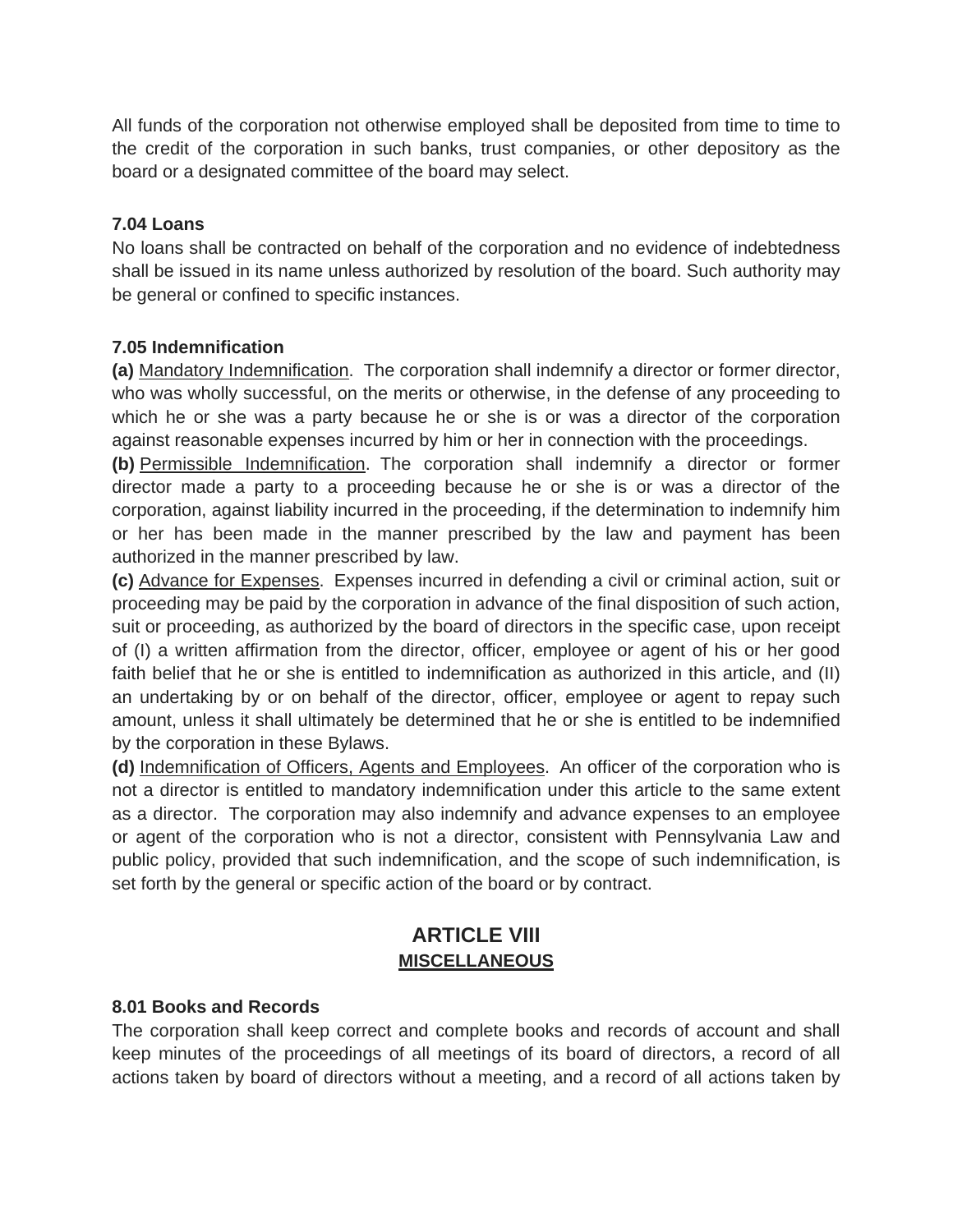committees of the board. In addition, the corporation shall keep a copy of the corporation's Articles of Incorporation and Bylaws as amended to date.

### **8.02 Fiscal Year**

The fiscal year of the corporation shall be from January 1 to December 31 of each year.

## **8.03 Conflict of Interest**

The board shall adopt and periodically review a conflict of interest policy to protect the corporation's interest when it is contemplating any transaction or arrangement which may benefit any director, officer, employee, affiliate, or member of a committee with boarddelegated powers.

## **8.04 Nondiscrimination Policy**

The officers, directors, committee members, employees, and persons served by this corporation shall be selected entirely on a nondiscriminatory basis with respect to age, sex, race, religion, and sexual orientation. It is the policy of Sons of Italy Lodge 2786 Foundation not to discriminate on the basis of race, creed, marital status, gender, sexual orientation, age, physical disability, veteran's status, political service or affiliation, color, or religion.

## **8.05 Bylaw Amendment**

These Bylaws may be amended, altered, repealed, or restated by a vote of the majority of the board of directors then in office at a meeting of the Board, provided, however,

**(a)** that no amendment shall be made to these Bylaws which would cause the corporation to cease to qualify as an exempt corporation under Section  $501$  (c)(3) of the Internal Revenue Code of 1986, or the corresponding section of any future Federal tax code; and,

**(b)** that an amendment does not affect the voting rights of directors. An amendment that does affect the voting rights of directors further requires ratification by a two-thirds (?) vote of a quorum of directors at a Board meeting.

**(c)** that all amendments be consistent with the Articles of Incorporation.

# **ARTICLE IX COUNTERTERRORISM AND DUE DILIGENCE POLICY**

In furtherance of its exemption by contributions to other organizations, domestic or foreign, Sons of Italy Lodge 2786 Foundation shall stipulate how the funds will be used and shall require the recipient to provide the corporation with detailed records and financial proof of how the funds were utilized.

Although adherence and compliance with the US Department of the Treasury's publication the "Voluntary Best Practice for US. Based Charities" is not mandatory, Sons of Italy Lodge 2786 Foundation willfully and voluntarily recognizes and puts to practice these guidelines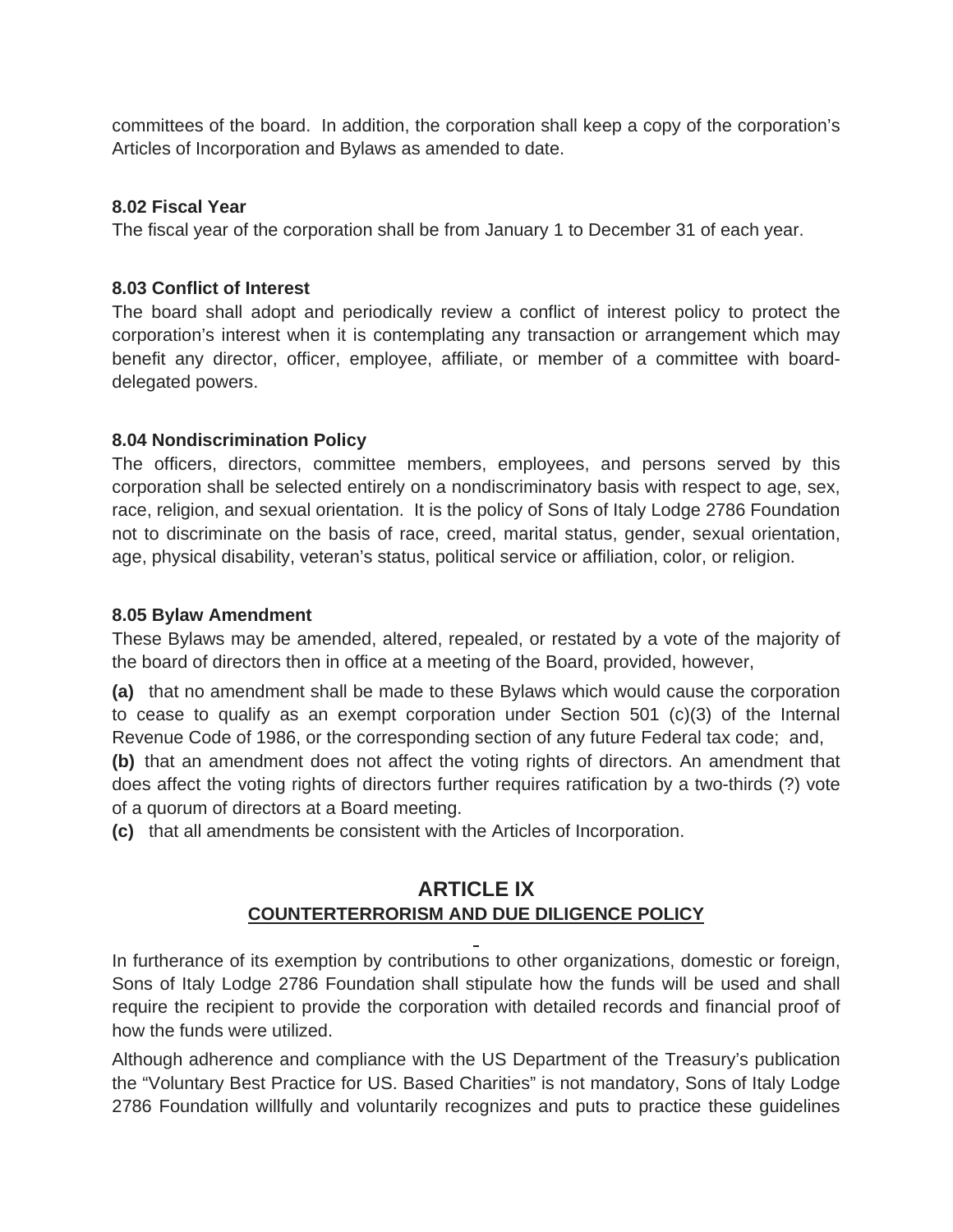and suggestions to reduce, develop, re-evaluate and strengthen a risk-based approach to guard against the threat of diversion of charitable funds or exploitation of charitable activity by terrorist organizations and their support networks.

Sons of Italy Lodge 2786 Foundation shall also comply and put into practice the federal guidelines, suggestion, laws and limitation set forth by pre-existing U.S. legal requirements related to combating terrorist financing, which include, but are not limited to, various sanctions programs administered by the Office of Foreign Assets Control (OFAC) in regard to its foreign activities.

# **ARTICLE X DOCUMENT RETENTION POLICY**

## **10.01 Purpose**

The purpose of this document retention policy is establishing standards for document integrity, retention, and destruction and to promote the proper treatment of Sons of Italy Lodge 2786 Foundation records.

## **10.02 Policy**

Section 1. General Guidelines. Records should not be kept if they are no longer needed for the operation of the business or required by law. Unnecessary records should be eliminated from the files. The cost of maintaining records is an expense which can grow unreasonably if good housekeeping is not performed. A mass of records also makes it more difficult to find pertinent records.

From time to time, Sons of Italy Lodge 2786 Foundation may establish retention or destruction policies or schedules for specific categories of records in order to ensure legal compliance, and also to accomplish other objectives, such as preserving intellectual property and cost management. Several categories of documents that warrant special consideration are identified below. While minimum retention periods are established, the retention of the documents identified below and of documents not included in the identified categories should be determined primarily by the application of the general guidelines affecting document retention, as well as the exception for litigation relevant documents and any other pertinent factors.

Section 2. Exception for Litigation Relevant Documents. Sons of Italy Lodge 2786 Foundation expects all officers, directors, and employees to comply fully with any published records retention or destruction policies and schedules, provided that all officers, directors, and employees should note the following general exception to any stated destruction schedule: If you believe, or the Sons of Italy Lodge 2786 Foundation informs you, that corporate records are relevant to litigation, or potential litigation (i.e. a dispute that could result in litigation), then you must preserve those records until it is determined that the records are no longer needed. That exception supersedes any previously or subsequently established destruction schedule for those records.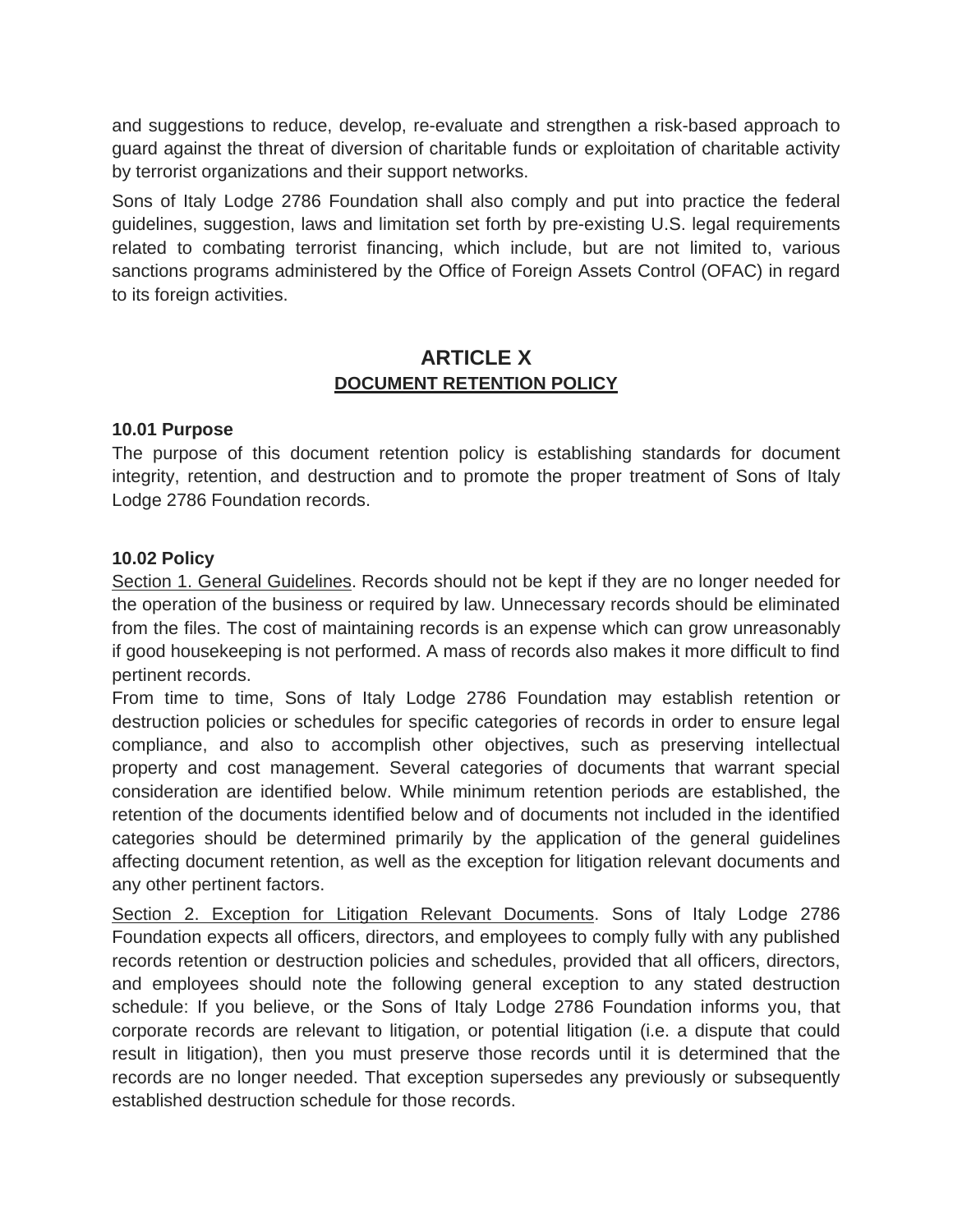# **Section 3. Minimum Retention Periods for Specific Categories**

**(a)** Corporate Documents. Corporate records include the corporation's Articles of Incorporation, By-Laws and IRS Form 1023 and Application for Exemption. Corporate records should be retained permanently. IRS regulations require that the Form 1023 be available for public inspection upon request.

**(b)** Tax Records. Tax records include, but may not be limited to, documents concerning payroll, expenses, proof of contributions made by donors, accounting procedures, and other documents concerning the corporation's revenues. Tax records should be retained for at least seven years from the date of filing the applicable return.

**(c)** Employment Records/Personnel Records. State and federal statutes require the corporation to keep certain recruitment, employment and personnel information. The corporation should also keep personnel files that reflect performance reviews and any complaints brought against the corporation or individual employees under applicable state and federal statutes. The corporation should also keep in the employee's personnel file all final memoranda and correspondence reflecting performance reviews and actions taken by or against personnel. Employment applications should be retained for three years. Retirement and pension records should be kept permanently. Other employment and personnel records should be retained for seven years.

**(d)** Board and Board Committee Materials. Meeting minutes should be retained in perpetuity in the corporation's minute book. A clean copy of all other Board and Board Committee materials should be kept for no less than three years by the corporation.

**(e)** Press Releases/Public Filings. The corporation should retain permanent copies of all press releases and publicly filed documents under the theory that the corporation should have its own copy to test the accuracy of any document a member of the public can theoretically produce against the corporation.

**(f)** Legal Files. Legal counsel should be consulted to determine the retention period of particular documents, but legal documents should generally be maintained for a period of ten years.

**(g)** Marketing and Sales Documents. The corporation should keep final copies of marketing and sales documents for the same period of time it keeps other corporate files, generally three years. An exception to the three-year policy may be sales invoices, contracts, leases, licenses, and other legal documentation. These documents should be kept for at least three years beyond the life of the agreement.

**(h)** Development/Intellectual Property and Trade Secrets. Development documents are often subject to intellectual property protection in their final form (e.g., patents and copyrights). The documents detailing the development process are often also of value to the corporation and are protected as a trade secret where the corporation:

**(i)** derives independent economic value from the secrecy of the information; and

**(ii)** has taken affirmative steps to keep the information confidential.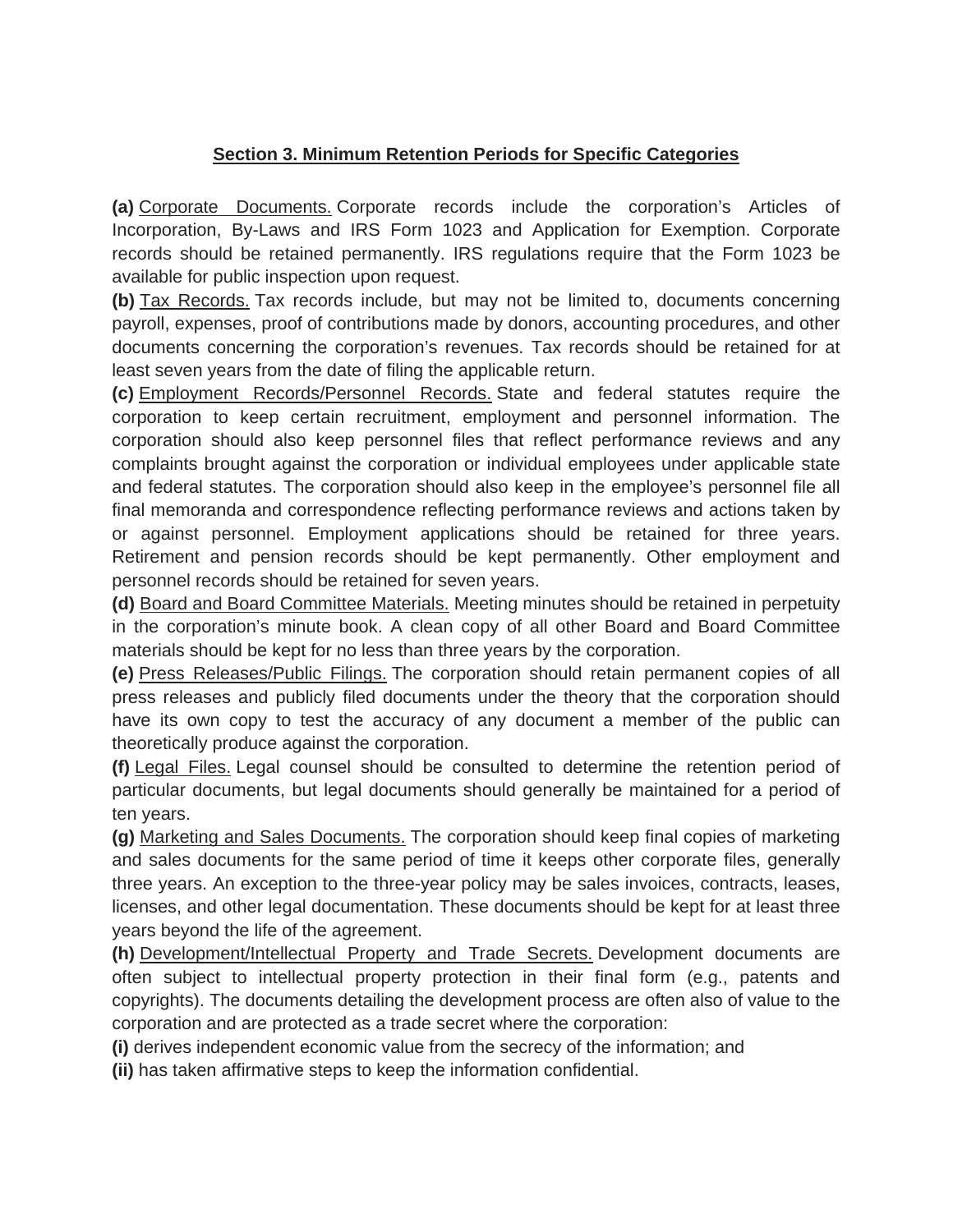The corporation should keep all documents designated as containing trade secret information for at least the life of the trade secret.

**(i)** Contracts. Final, execution copies of all contracts entered into by the corporation should be retained. The corporation should retain copies of the final contracts for at least three years beyond the life of the agreement, and longer in the case of publicly filed contracts.

**(j)** Correspondence. Unless correspondence falls under another category listed elsewhere in this policy, correspondence should generally be saved for two years.

**(k)** Banking and Accounting. Accounts payable ledgers and schedules should be kept for seven years. Bank reconciliations, bank statements, deposit slips and checks (unless for important payments and purchases) should be kept for three years. Any inventories of products, materials, and supplies and any invoices should be kept for seven years.

**(l)** Insurance. Expired insurance policies, insurance records, accident reports, claims, etc. should be kept permanently.

**(m)** Audit Records. External audit reports should be kept permanently. Internal audit reports should be kept for three years.

# **Section 4. Electronic Mail. E-mail that needs to be saved should be either:**

**(i)** printed in hard copy and kept in the appropriate file; or

**(ii)** downloaded to a computer file and kept electronically or on disk as a separate file. The retention period depends upon the subject matter of the e-mail, as covered elsewhere in this policy.

# **ARTICLE XI Transparency and Accountability Disclosure of Financial Information With The General Public**

# **11.01 Purpose**

By making full and accurate information about its mission, activities, finances, and governance publicly available, Sons of Italy Lodge 2786 Foundation practices and encourages transparency and accountability to the general public. This policy will:

(a) indicate which documents and materials produced by the corporation are presumptively open to staff and/or the public

(b) indicate which documents and materials produced by the corporation are presumptively closed to staff and/or the public

(c) specify the procedures whereby the open/closed status of documents and materials can be altered.

The details of this policy are as follow:

# **11.02 Financial and IRS documents (The form 1023 and the form 990)**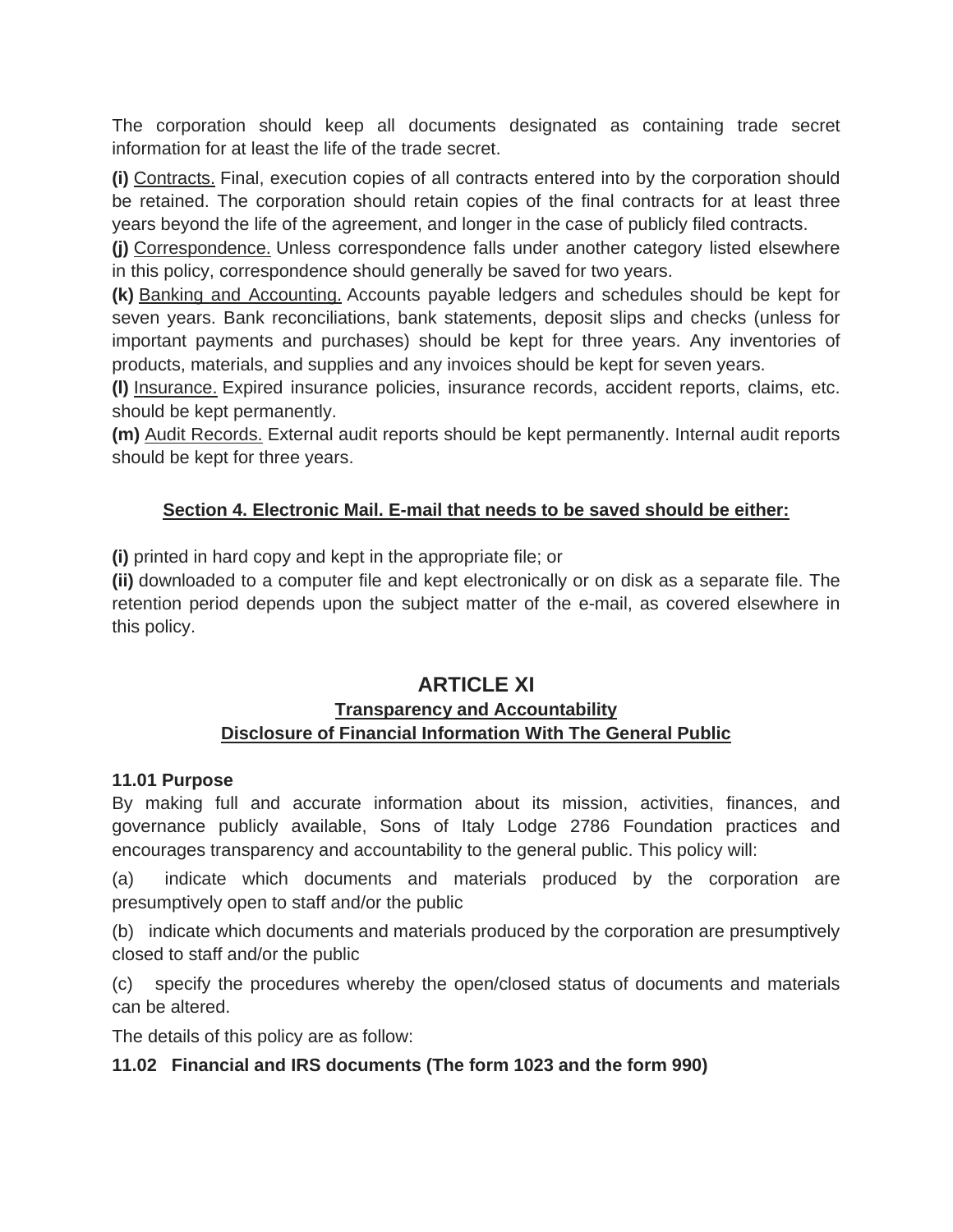Sons of Italy Lodge 2786 Foundation shall provide its Internal Revenue forms 990, 990-T, 1023 and 5227, bylaws, conflict of interest policy, and financial statements to the general public for inspection free of charge.

## **11.03 IRS Annual Information Returns (Form 990)**

Sons of Italy Lodge 2786 Foundation shall submit the Form 990 to its board of directors prior to the filing of the Form 990. While neither the approval of the Form 990 or a review of the 990 is required under Federal law, the corporation's Form 990 shall be submitted to each member of the board of director's via (hard copy or email) at least 10 days before the Form 990 is filed with the IRS.

#### **11.04 Board**

(a) All board deliberations shall be open to the public except where the board passes a motion to make any specific portion confidential.

(b) All board minutes shall be open to the public once accepted by the board, except where the board passes a motion to make any specific portion confidential.

(c) All papers and materials considered by the board shall be open to the public following the meeting at which they are considered, except where the board passes a motion to make any specific paper or material confidential.

# **11.05 Staff Records**

(a) All staff records shall be available for consultation by the staff member concerned or by their legal representatives.

(b) No staff records shall be made available to any person outside the corporation except the authorized governmental agencies.

(c) Within the corporation, staff records shall be made available only to those persons with managerial or personnel responsibilities for that staff member, except that

(d) Staff records shall be made available to the board when requested.

# **11.06 Donor Records**

(a) All donor records shall be available for consultation by the members and donors concerned or by their legal representatives.

(b) No donor records shall be made available to any other person outside the corporation except the authorized governmental agencies.

(c) Within the corporation, donor records shall be made available only to those persons with managerial or personnel responsibilities for dealing with those donors, except that ;

(d) donor records shall be made available to the board when requested.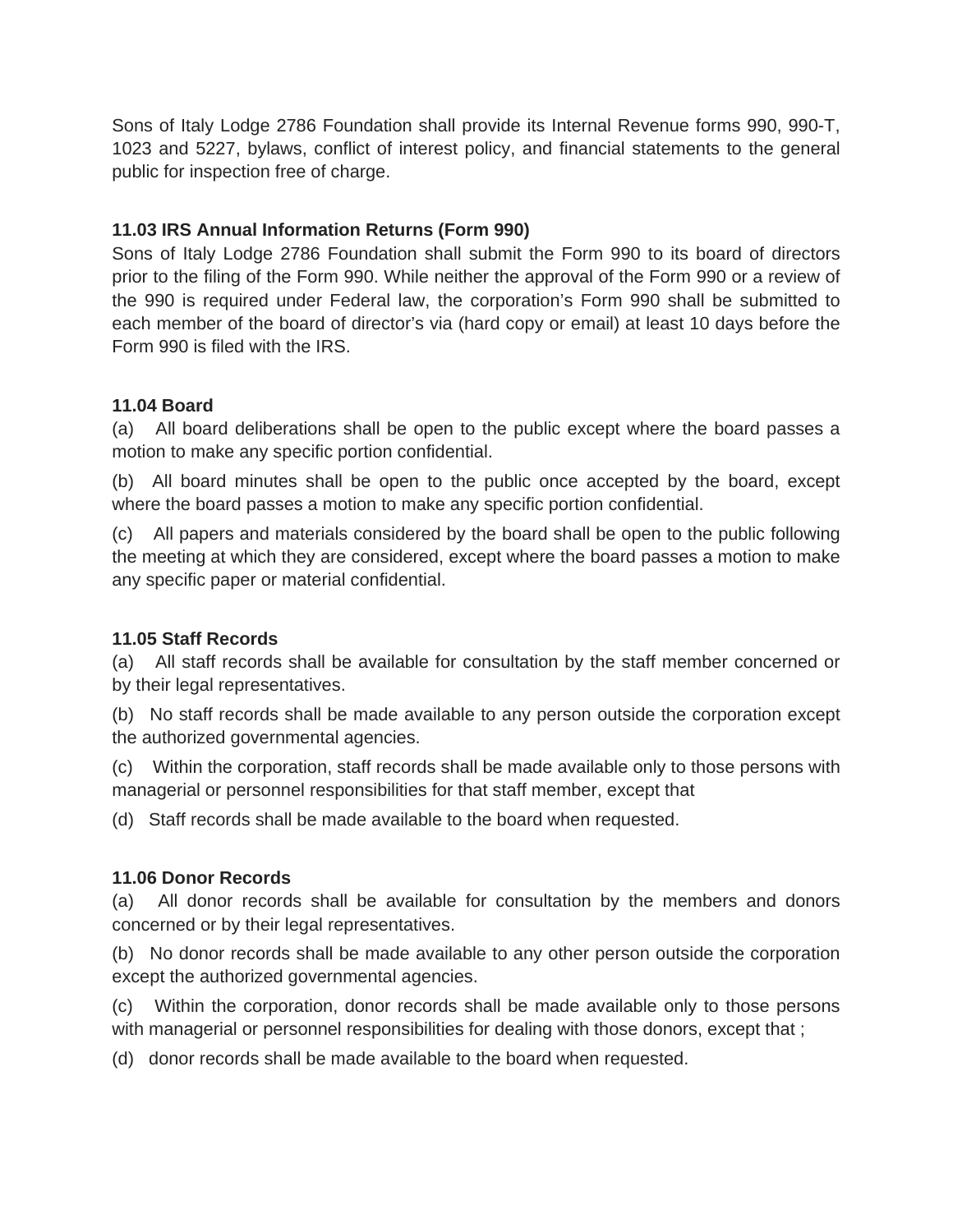# **ARTICLE XII CODES OF ETHICS AND WHISTLEBLOWER POLICY**

#### **12.01 Purpose**

Sons of Italy Lodge 2786 Foundation requires and encourages directors, officers and employees to observe and practice high standards of business and personal ethics in the conduct of their duties and responsibilities. The employees and representatives of the corporation must practice honesty and integrity in fulfilling their responsibilities and comply with all applicable laws and regulations. It is the intent of Sons of Italy Lodge 2786 Foundation to adhere to all laws and regulations that apply to the corporation and the underlying purpose of this policy is to support the corporation's goal of legal compliance. The support of all corporate staff is necessary to achieving compliance with various laws and regulations.

## **12.02 Reporting Violations**

If any director, officer, staff or employee reasonably believes that some policy, practice, or activity of Sons of Italy Lodge 2786 Foundation is in violation of law, a written complaint must be filed by that person with the vice president or the board president.

## **12.03 Acting in Good Faith**

Anyone filing a complaint concerning a violation or suspected violation of the Code must be acting in good faith and have reasonable grounds for believing the information disclosed indicates a violation of the Code. Any allegations that prove not to be substantiated and which prove to have been made maliciously or knowingly to be false shall be viewed as a serious disciplinary offense.

#### **12.04 Retaliation**

Said person is protected from retaliation only if she/he brings the alleged unlawful activity, policy, or practice to the attention of Sons of Italy Lodge 2786 Foundation and provides the Sons of Italy Lodge 2786 Foundation with a reasonable opportunity to investigate and correct the alleged unlawful activity. The protection described below is only available to individuals that comply with this requirement.

Sons of Italy Lodge 2786 Foundation shall not retaliate against any director, officer, staff or employee who in good faith, has made a protest or raised a complaint against some practice of Sons of Italy Lodge 2786 Foundation or of another individual or entity with whom Sons of Italy Lodge 2786 Foundation has a business relationship, on the basis of a reasonable belief that the practice is in violation of law, or a clear mandate of public policy.

Sons of Italy Lodge 2786 Foundation shall not retaliate against any director, officer, staff or employee who disclose or threaten to disclose to a supervisor or a public body, any activity, policy, or practice of Sons of Italy Lodge 2786 Foundation that the individual reasonably